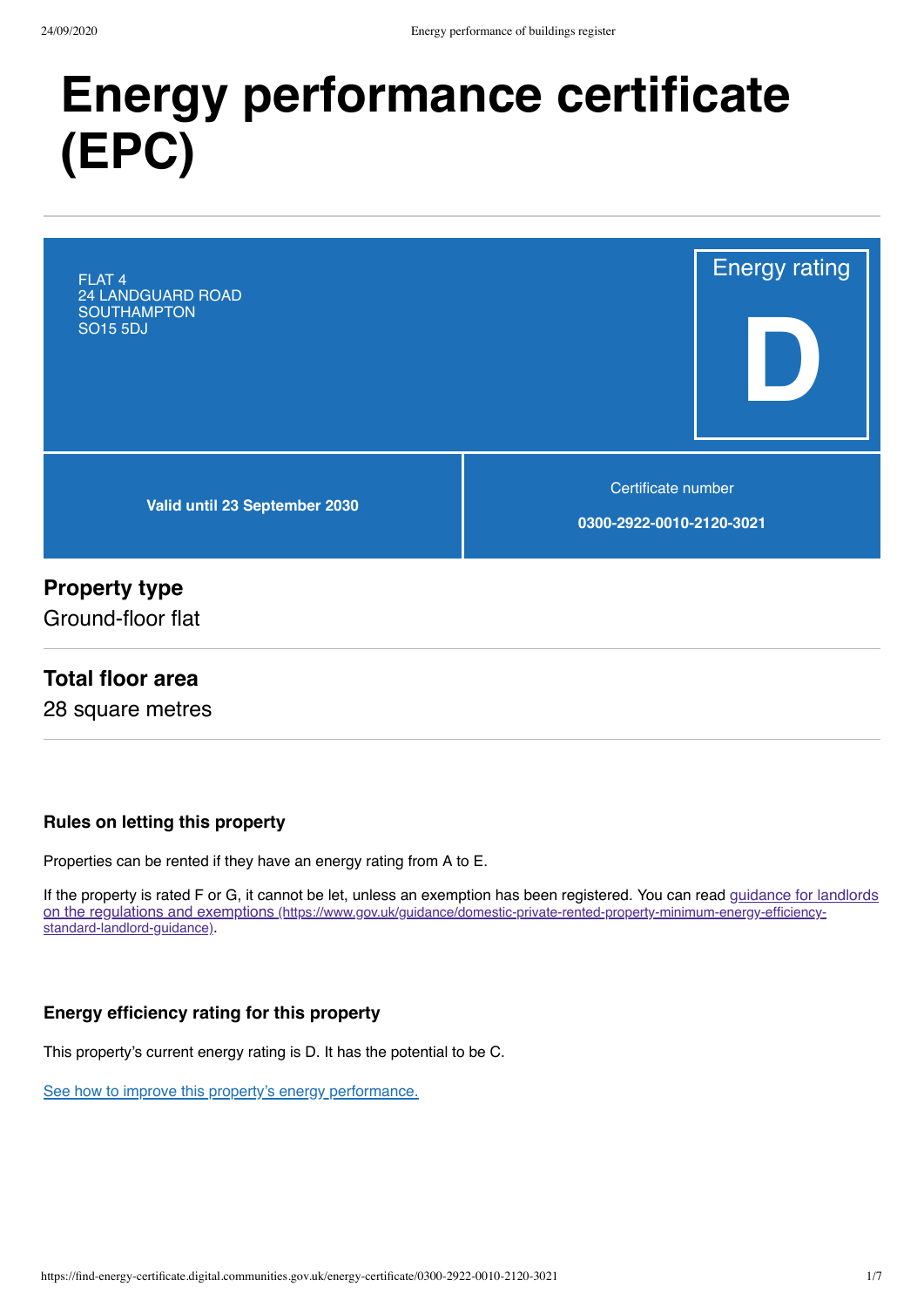| <b>Score</b> | <b>Energy rating</b> | <b>Current</b> | <b>Potential</b> |
|--------------|----------------------|----------------|------------------|
| $92 +$       |                      |                |                  |
| 81-91        | В                    |                |                  |
| 69-80        | $\mathbf C$          |                | 77   C           |
| 55-68        |                      | 65  <br>D      |                  |
| 39-54        | E                    |                |                  |
| $21 - 38$    | F                    |                |                  |
| $1 - 20$     |                      |                |                  |

The graph shows this property's current and potential energy efficiency.

Properties are given a rating from A (most efficient) to G (least efficient).

Properties are also given a score. The higher this number, the lower your carbon dioxide (CO2) emissions are likely to be.

The average energy rating and score for a property in England and Wales are D (60).

#### Breakdown of property's energy performance

This section shows the energy performance for features of this property. The assessment does not consider the condition of a feature and how well it is working.

Each feature is assessed as one of the following:

- very good (most efficient)
- $\bullet$  good
- average
- $\bullet$  poor
- very poor (least efficient)  $\bullet$

When the description says 'assumed', it means that the feature could not be inspected and an assumption has been made based on the property's age and type.

| <b>Feature</b>       | <b>Description</b>         | Rating  |
|----------------------|----------------------------|---------|
| Wall                 | Cavity wall, filled cavity | Average |
| Window               | Fully double glazed        | Good    |
| Main heating         | Electric storage heaters   | Average |
| Main heating control | Manual charge control      | Poor    |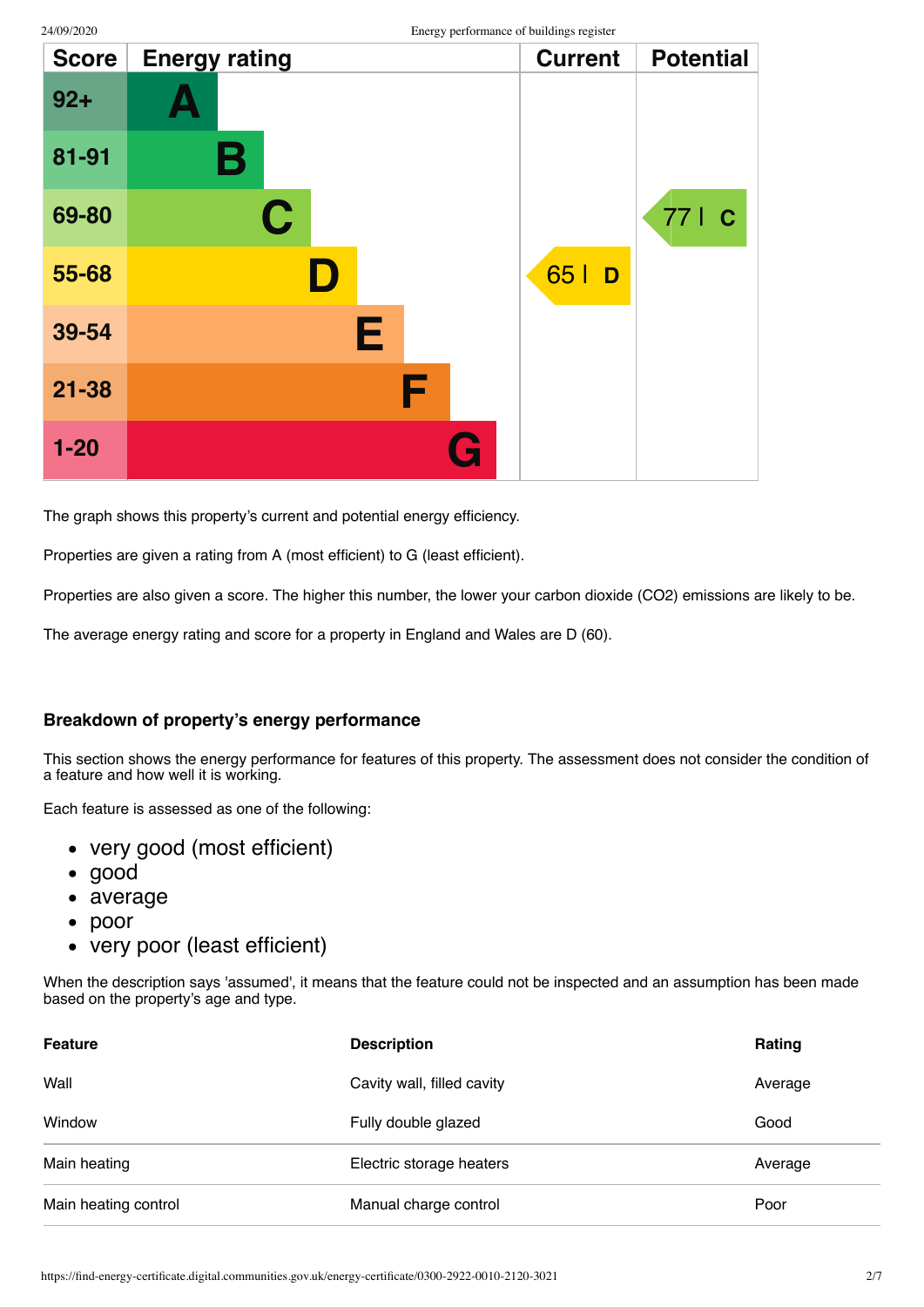24/09/2020 Energy performance of buildings register

| Feature   | <b>Description</b>           | Rating    |
|-----------|------------------------------|-----------|
| Hot water | Electric immersion, off-peak | Average   |
| Lighting  | No low energy lighting       | Very poor |

# Primary energy use

The primary energy use for this property per year is 527 kilowatt hours per square metre (kWh/m2).

#### $\blacktriangleright$ What is primary energy use?

#### Environmental impact of this property

One of the biggest contributors to climate change is carbon dioxide (CO2). The energy used for heating, lighting and power in our homes produces over a quarter of the UK's CO2 emissions.

### An average household produces

6 tonnes of CO2

## This property produces

### This property's potential production

1.7 tonnes of CO2

2.5 tonnes of CO2

By making the recommended changes, you could reduce this property's CO2 emissions by 0.8 tonnes per year. This will help to protect the environment.

Environmental impact ratings are based on assumptions about average occupancy and energy use. They may not reflect how energy is consumed by the people living at the property.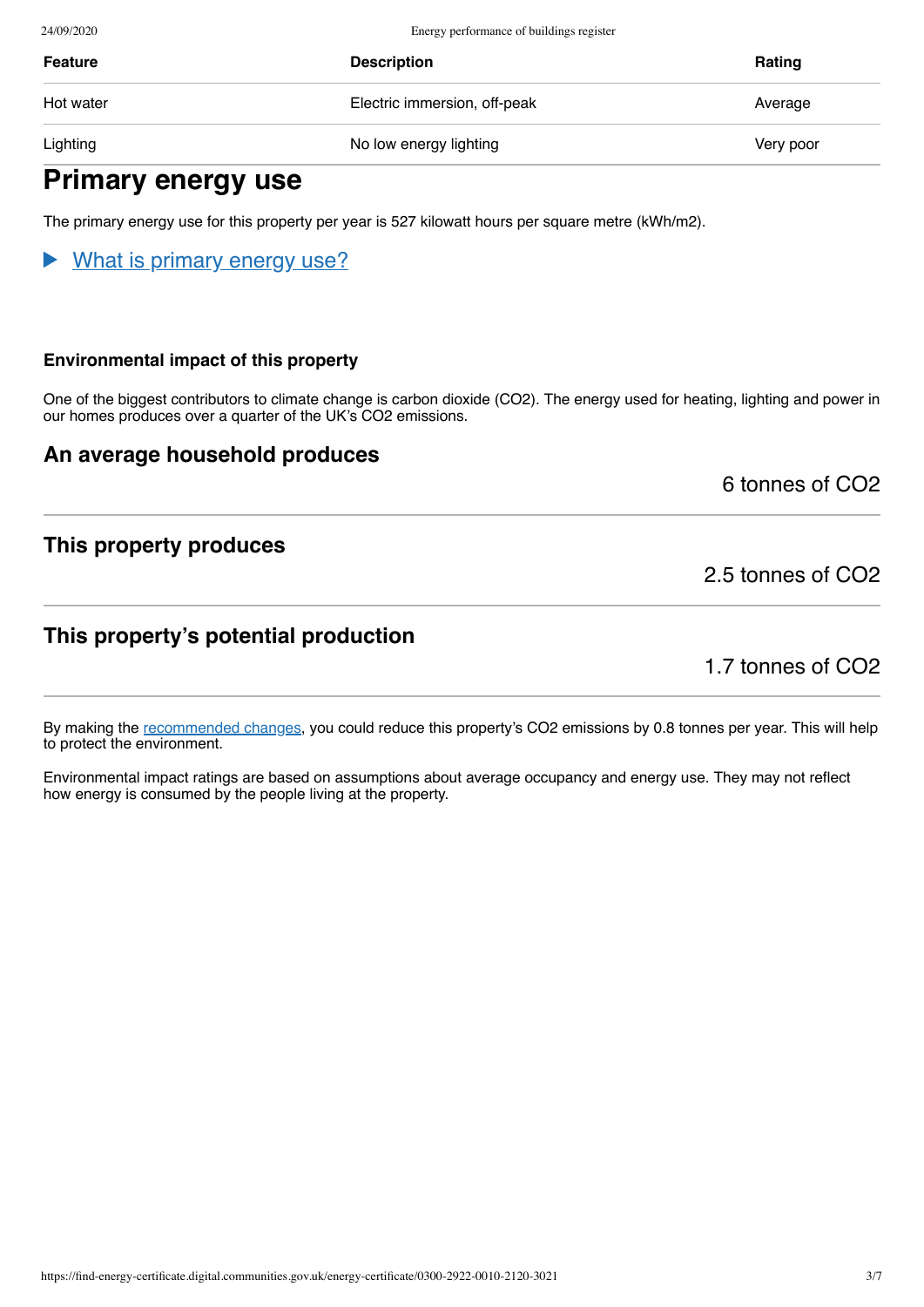#### How to improve this property's energy performance

Making any of the recommended changes will improve this property's energy efficiency.

If you make all of the recommended changes, this will improve the property's energy rating and score from D (65) to C (77).

| Mhat is an energy rating?                                   | Tauriy          |
|-------------------------------------------------------------|-----------------|
| <b>Recommendation 1: Floor insulation (solid</b><br>floor)  |                 |
| Floor insulation (solid floor)                              |                 |
| <b>Typical installation cost</b>                            | £4,000 - £6,000 |
| <b>Typical yearly saving</b>                                | £72             |
| Potential rating after carrying out recommendation 1        |                 |
|                                                             | 70   C          |
| <b>Recommendation 2: Low energy lighting</b>                |                 |
| Low energy lighting                                         |                 |
| <b>Typical installation cost</b>                            | £25             |
| <b>Typical yearly saving</b>                                | £23             |
| Potential rating after carrying out recommendations 1 and 2 |                 |
|                                                             | 71   C          |

# Recommendation 3: High heat retention storage heaters

High heat retention storage heaters

## Typical installation cost

Potential energy rating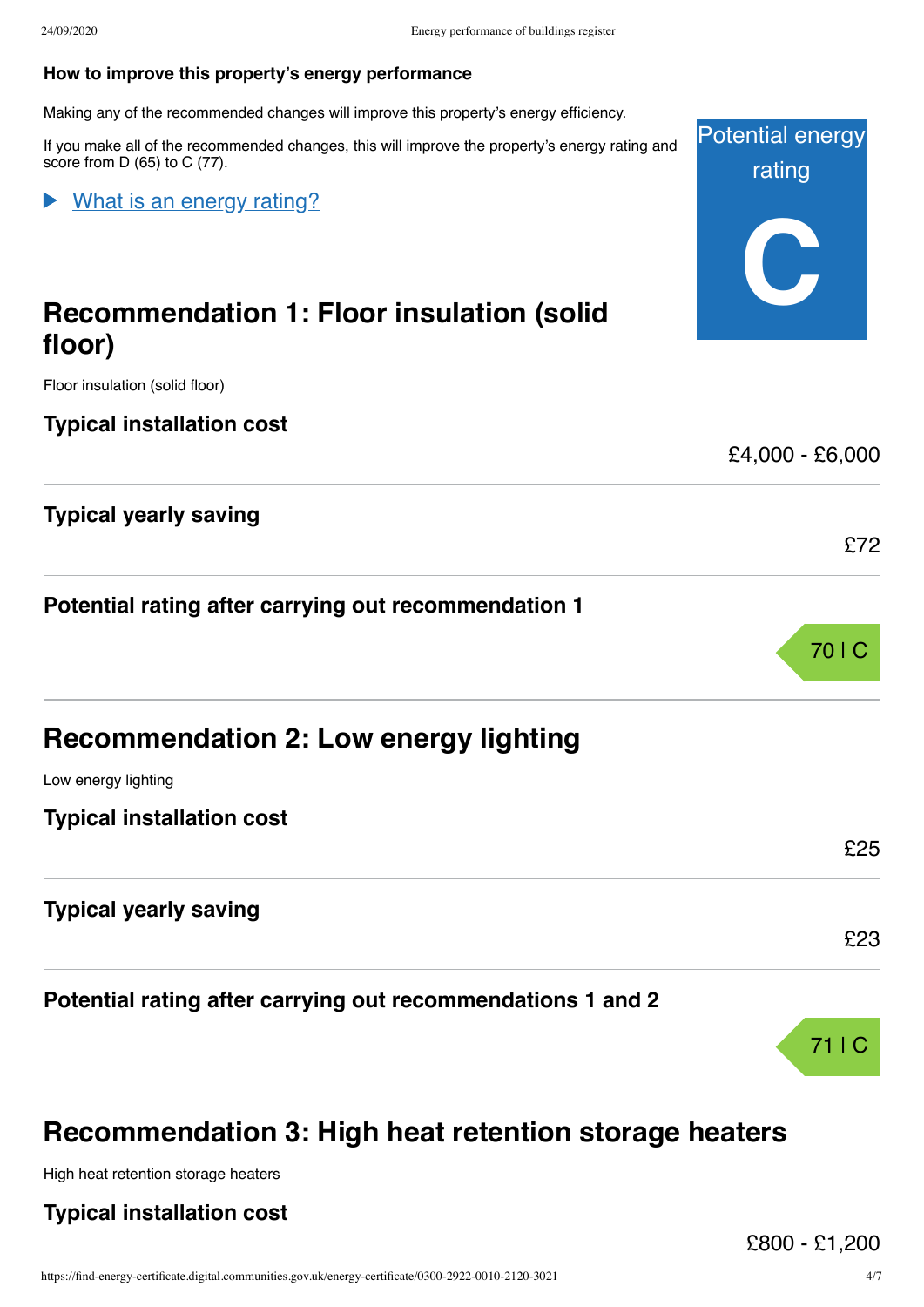### **Typical yearly saving**

# Potential rating after carrying out recommendations 1 to 3



£62

# Recommendation 4: High performance external doors

High performance external doors

**Typical installation cost** 

|                                                            | £1,000 |
|------------------------------------------------------------|--------|
| <b>Typical yearly saving</b>                               |        |
|                                                            | £23    |
| Potential rating after carrying out recommendations 1 to 4 |        |
|                                                            |        |

# **Paying for energy improvements**

Find energy grants and ways to save energy in your home. (https://www.gov.uk/improve-energy-efficiency)

#### Estimated energy use and potential savings

The estimated cost shows how much the average household would spend in this property for heating, lighting and hot water. It is not based on how energy is used by the people living at the property.

The estimated saving is based on making all of the recommendations in how to improve this property's energy performance.

For advice on how to reduce your energy bills visit Simple Energy Advice (https://www.simpleenergyadvice.org.uk/).

# Heating use in this property

Heating a property usually makes up the majority of energy costs.

# Estimated energy used to heat this property

### Potential energy savings by installing insulation

The assessor did not find any opportunities to save energy by installing insulation in this property.

You might be able to receive Renewable Heat Incentive payments (https://www.gov.uk/domestic-renewable-heat-incentive). This will help to reduce carbon emissions by replacing your existing heating system with one that generates renewable heat. The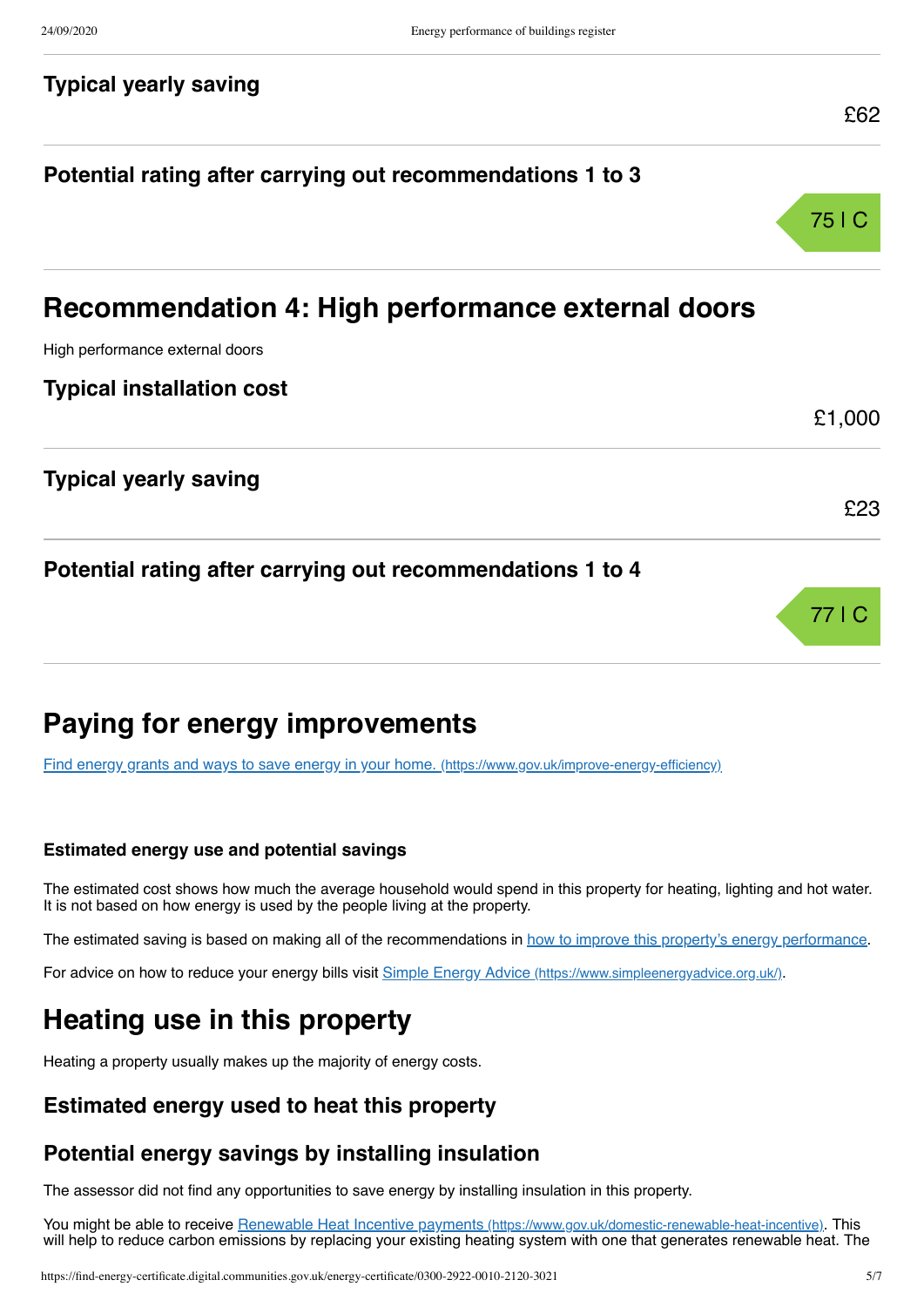### Contacting the assessor and accreditation scheme

This EPC was created by a qualified energy assessor.

If you are unhappy about your property's energy assessment or certificate, you can complain to the assessor directly.

If you are still unhappy after contacting the assessor, you should contact the assessor's accreditation scheme.

Accreditation schemes are appointed by the government to ensure that assessors are qualified to carry out EPC assessments.

# Assessor contact details

### Assessor's name

Gemma Taylor-Bath

# **Telephone**

07702546632

# **Accreditation scheme contact details**

# **Accreditation scheme**

**Elmhurst Energy Systems Ltd** 

# **Assessor ID**

EES/022933

# **Telephone**

01455 883 250

# **Assessment details**

# **Assessor's declaration**

No related party

# Date of assessment

22 September 2020

# Date of certificate

23 September 2020